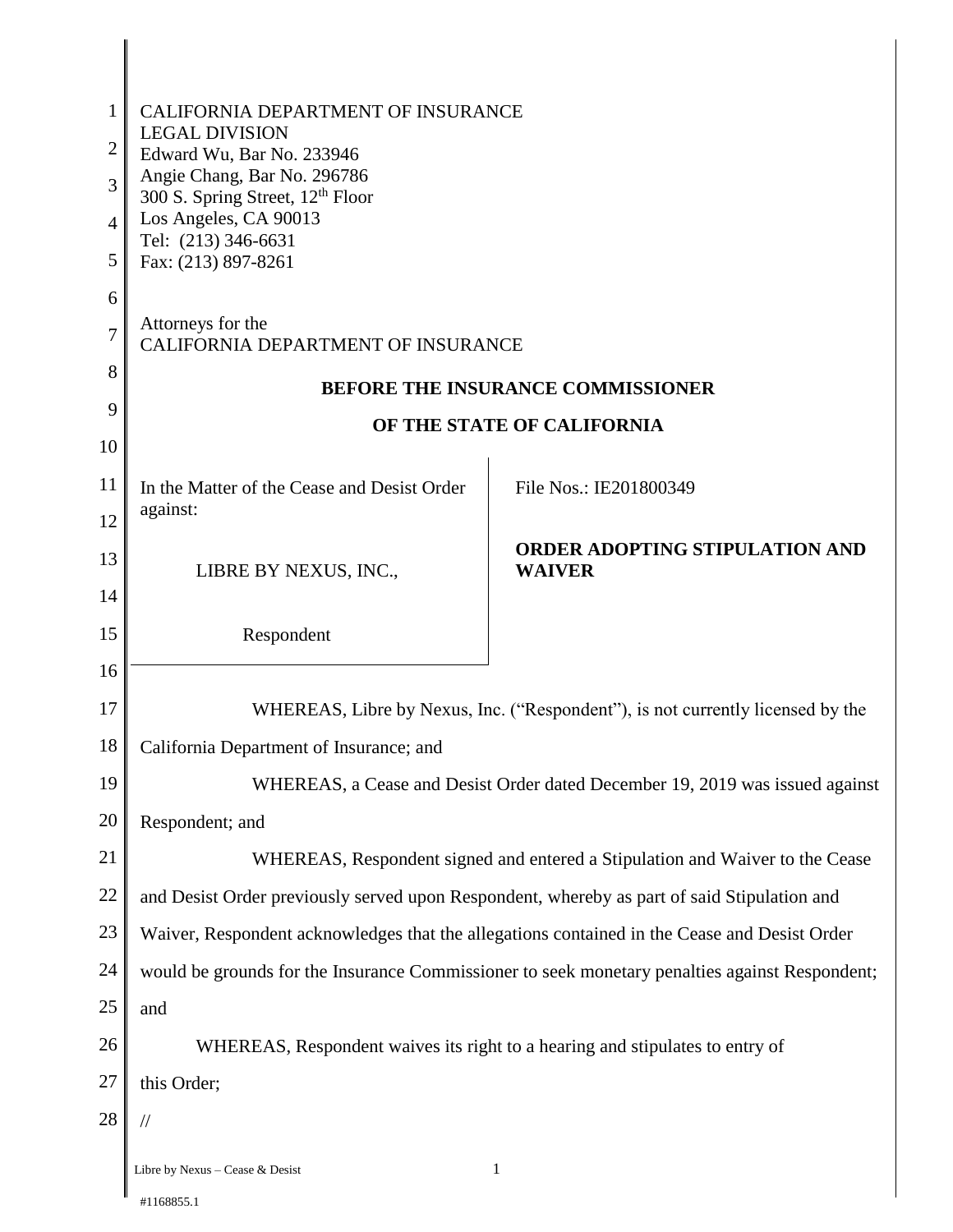| $\mathbf{1}$     | NOW, THEREFORE, IT IS ORDERED that the terms of the Stipulation and Waiver are                        |
|------------------|-------------------------------------------------------------------------------------------------------|
| $\boldsymbol{2}$ | adopted by the Insurance Commissioner and such Stipulation and Waiver shall be binding on             |
| $\mathfrak{Z}$   | Respondent.                                                                                           |
| 4                | IN WITNESS WHEREOF, I have set my hand and affixed my official seal this 9 <sup>th</sup> day of July, |
| 5                | 2020.                                                                                                 |
| 6                | This Order shall be effective immediately.                                                            |
| 7                |                                                                                                       |
| $8\,$            | RICARDO LARA                                                                                          |
| 9                | <b>Insurance Commissioner</b>                                                                         |
| 10               |                                                                                                       |
| 11               | Michael Tancredi<br>By:                                                                               |
| 12               | MICHAEL TANCREDI                                                                                      |
| 13               | <b>Assistant Chief Counsel</b>                                                                        |
| 14               |                                                                                                       |
| 15               |                                                                                                       |
| 16               |                                                                                                       |
| 17               |                                                                                                       |
| 18               |                                                                                                       |
| 19               |                                                                                                       |
| $20\,$           |                                                                                                       |
| 21               |                                                                                                       |
| $22\,$           |                                                                                                       |
| $23\,$           |                                                                                                       |
| $24\,$           |                                                                                                       |
| $25\,$           |                                                                                                       |
| $26\,$           |                                                                                                       |
| $27\,$           |                                                                                                       |
| $28\,$           |                                                                                                       |
|                  | $\sqrt{2}$<br>Libre by Nexus - Cease & Desist                                                         |
|                  | #1168855.1                                                                                            |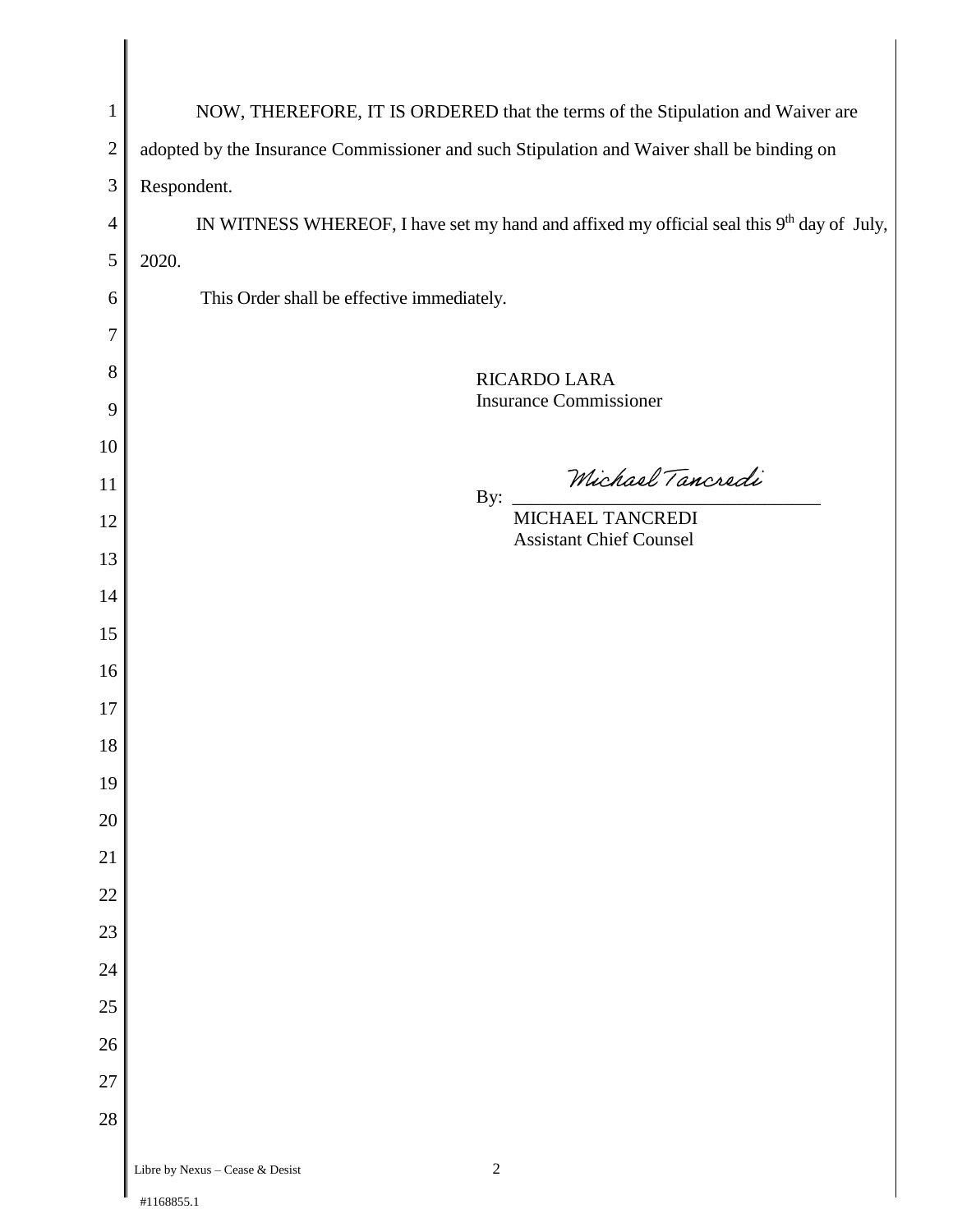|    | CALIFORNIA DEPARTMENT OF INSURANCE<br>LEGAL DIVISION                                               |                                                                                     |  |
|----|----------------------------------------------------------------------------------------------------|-------------------------------------------------------------------------------------|--|
| 2  | Edward Wu, Attorney<br>SBN 233946                                                                  |                                                                                     |  |
| 3  | Angie Chang, Attorney<br>SBN 296786                                                                |                                                                                     |  |
| 4  | 300 S Spring Street, South Tower, 12 <sup>th</sup> Floor<br>Los Angeles, CA 90013                  |                                                                                     |  |
| 5  | Telephone: (213) 346-6631                                                                          |                                                                                     |  |
| 6  |                                                                                                    |                                                                                     |  |
|    | <b>BEFORE THE INSURANCE COMMISSIONER</b>                                                           |                                                                                     |  |
| 8  | OF THE STATE OF CALIFORNIA                                                                         |                                                                                     |  |
| 9  |                                                                                                    |                                                                                     |  |
| 10 | In the Matter of the Cease and Desist Order                                                        | File No. IE201800349                                                                |  |
| 11 | against:                                                                                           | Stipulation and Waiver                                                              |  |
| 12 | LIBRE BY NEXUS, INC.,                                                                              |                                                                                     |  |
| 13 | Respondent.                                                                                        |                                                                                     |  |
| 14 |                                                                                                    |                                                                                     |  |
| 15 | TO THE DEPARTMENT OF INSURANCE OF THE STATE OF CALIFORNIA:                                         | Respondent Libre by Nexus, Inc. (herein referred to as "Respondent" or "Libre") and |  |
| 16 | Libre's parent company, Nexus Services, Inc. hereby do enter a Stipulation and Waiver to the Cease |                                                                                     |  |
| 17 | and Desist Order served in the above-entitled matter and does hereby stipulate as follows:         |                                                                                     |  |
| 18 | 1.                                                                                                 | Respondent acknowledges receipt of a copy of the Cease and Desist Order dated       |  |
| 19 | December 11, 2019;                                                                                 |                                                                                     |  |
| 20 | 2.                                                                                                 | Without admitting or agreeing that it has engaged in wrongdoing, Respondent         |  |
| 21 |                                                                                                    | acknowledges that the allegations contained in said Cease and Desist, would be      |  |
| 22 |                                                                                                    | grounds for the Insurance Commissioner to seek monetary penalties against Libre     |  |
| 23 | in the amounts specified in the Cease and Desist Order;                                            |                                                                                     |  |
| 24 | 3.                                                                                                 | Although Respondent previously submitted a Request for a Hearing in this matter,    |  |
| 25 |                                                                                                    | and such request has been stayed upon the motion of Libre, Libre hereby waives the  |  |
| 26 |                                                                                                    | right to a hearing, and all other rights which may be accorded pursuant to Chapter  |  |
| 27 |                                                                                                    | 5, Part 1, Division 3, Title 2 (Sections 15000-11528, inclusive) of the Government  |  |
| 28 |                                                                                                    | Code of the State of California, and by the California Insurance Code and those     |  |
|    | rights stated in the Cease and Desist Order;                                                       |                                                                                     |  |
|    |                                                                                                    |                                                                                     |  |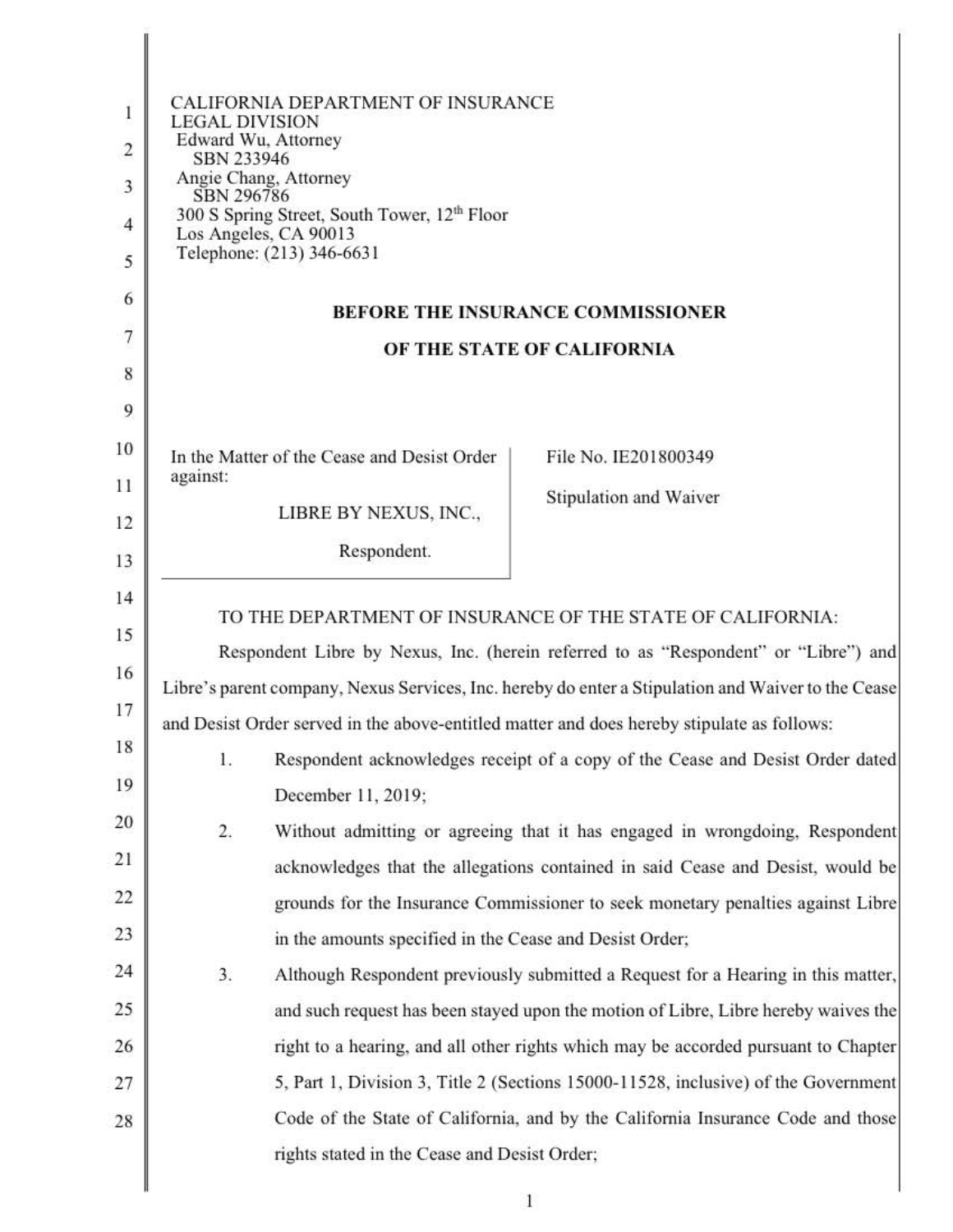|                | 4. | In settlement of the allegations contained in said Cease and Desist, but without       |
|----------------|----|----------------------------------------------------------------------------------------|
|                |    | admission thereof, and in lieu of the California Department of Insurance (herein       |
| $\overline{2}$ |    | referred to as "Department") seeking the monetary penalties enumerated in the          |
| 3              |    | Cease and Desist Order against Respondent and/or Nexus Services Inc., Respondent       |
| 4              |    | hereby agrees to:                                                                      |
| 5              |    | a. Cease forwarding, remitting, or handling as an intermediary or otherwise, any       |
| 6              |    | premium moneys being paid by a consumer to a licensed bail bonds agent in              |
| 7              |    | California for the placement of an immigration detention bail bond;                    |
| 8              |    | b. Cease being present and or involved in the negotiation of contracts for the         |
| 9              |    | placement of immigration detention bail bonds between consumers and licensed           |
| 10             |    | bail bonds agents in California;                                                       |
| 11             |    | c. Libre shall not otherwise engage in any actions that constitute procuring or        |
| 12             |    | financing premium moneys on behalf of a consumer;                                      |
| 13             |    | d. If Libre is contacted by a person present in California or a resident of California |
| 14             |    | seeking to contract the services of Libre, Libre will first refer the person to a      |
| 15             |    | licensed California bail bond agent for the negotiation and transacting of an          |
| 16             |    | immigration detention bail bond and wait until the price and terms of the              |
| 17             |    | immigration detention bail bond have been determined without the involvement           |
| 18             |    | of Libre before contracting with the person for any of Libre's services'.              |
| 19             |    | When Libre makes referrals to a licensed California bail bond agent, Libre shall<br>e. |
| 20             |    | provide lists of all Federally approved and California licensed bail bond agents       |
| 21             |    | in a geographical area and under any circumstance shall provide a list of at least     |
| 22             |    | three or more California licensed bail bond agents;                                    |
| 23             |    | Libre has not and shall not accept any monetary commission or fee for referrals<br>f.  |
| 24             |    | it makes to Federally approved and California licensed bail bond agents;               |
| 25             |    | Cease advertising in California in any medium, method or channel, unless said<br>g.    |
| 26             |    | advertising clearly and conspicuously discloses that Libre is not licensed in          |
| 27             |    | California by the Insurance Commissioner in any capacity and that none of              |
| 28             |    | Libre's services and or products sold in California is considered insurance or         |
|                |    | bail bond;                                                                             |
|                |    |                                                                                        |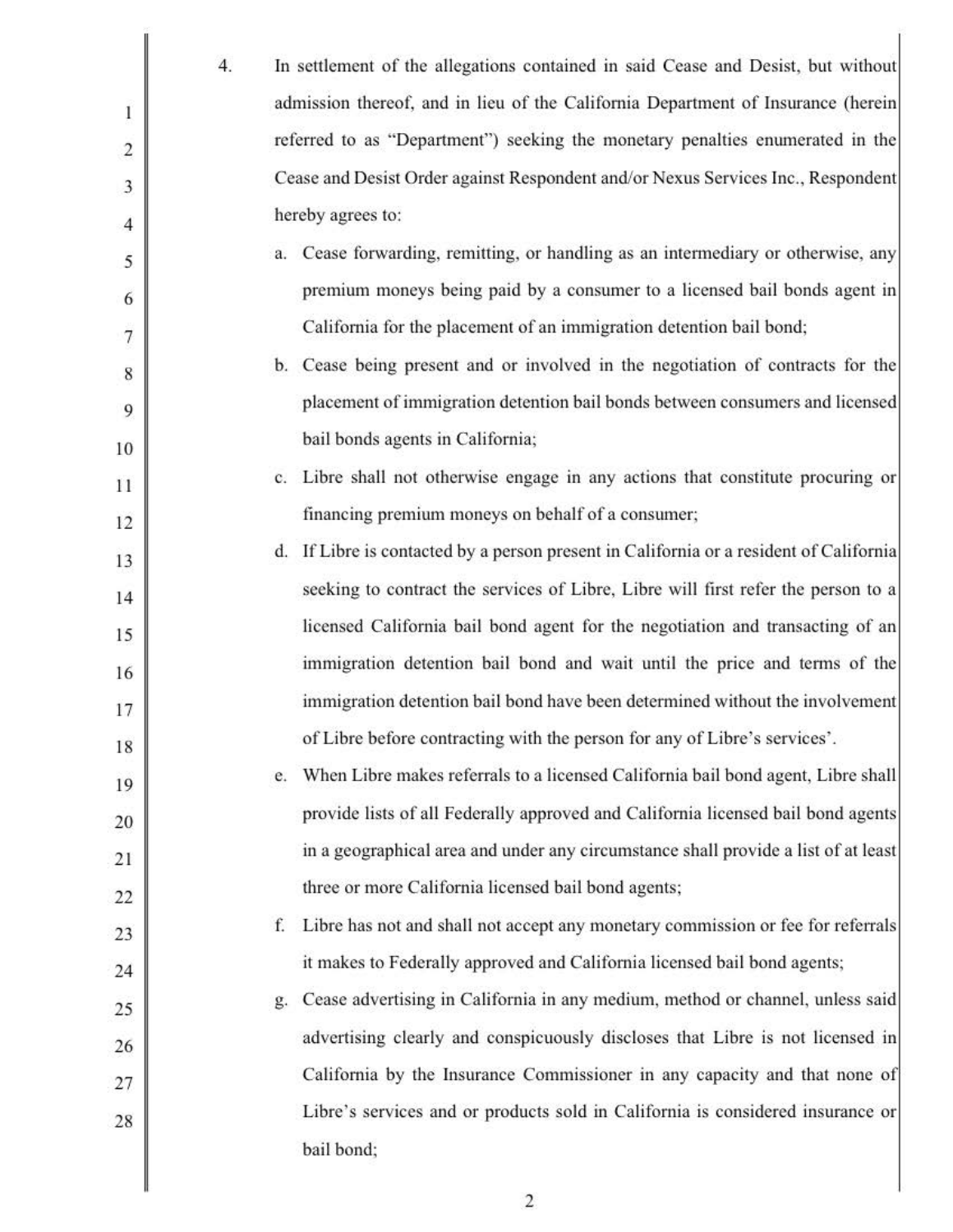|                |         | h. All of Libre's written contracts, materials and advertising shall clearly disclose    |
|----------------|---------|------------------------------------------------------------------------------------------|
|                |         | that Libre is not licensed in California by the Insurance Commissioner in any            |
| $\overline{2}$ |         | capacity and that Libre's clients are not purchasing insurance or bail bond from         |
| 3              |         | Libre;                                                                                   |
| 4              | i.      | Libre's contracts with its clients in California shall clearly and conspicuously         |
| 5              |         | state that all moneys paid to Libre are for non-insurance and non-bail bond              |
| 6              |         | services, and that Libre's clients' relationship with Libre is separate and distinct     |
| 7              |         | from the contractual relationship the client may have with the bail bond agent           |
| 8              |         | and surety company.                                                                      |
| 9              | $\cdot$ | Libre shall ask all clients whether they prefer contracts to be in English or            |
| 10             |         | Spanish and to provide contracts in the language chosen by the client;                   |
| 11             |         | k. Libre shall immediately cease requiring any California program participants,          |
| 12             |         | enrolled after the date of this Stipulation, to wear body-affixed GPS monitoring         |
| 13             |         | devices;                                                                                 |
| 14             | 1.      | In recognition of Libre's commitment to launch an application-based system for           |
| 15             |         | coordinating supportive services, Libre shall cease requiring any California             |
| 16             |         | program participants enrolled prior to the date of this Stipulation to wear body-        |
| 17             |         | affixed GPS monitoring devices no later than October 31, 2020;                           |
| 18             |         | m. Libre shall issue \$5.5 million in credits on a pro rata basis to all California      |
| 19             |         | program participants who currently are in arrears or owe money to Libre, within          |
| 20             |         | 30 days of execution of this Stipulation;                                                |
| 21             |         | n. For all California program participants who do not have outstanding debt owed         |
| 22             |         | to Libre and have had an I-391 issued, Libre shall issue individual refunds in the       |
| 23             |         | amount of \$420, within 30 days of execution of this Stipulation;                        |
| 24             |         | o. Libre agrees to reimburse the Department fifteen-thousand dollars (\$15,000) for      |
| 25             |         | costs, within thirty (30) days from the date it receives an invoice from the             |
| 26             |         | Department's Accounting Division, with said payment being sent to the                    |
| 27             |         | following: California Department of Insurance, Division of Accounting, 300               |
| 28             |         | Capitol Mall, 13 <sup>th</sup> Floor, Sacramento, CA, 95814, which, for the avoidance of |
|                |         |                                                                                          |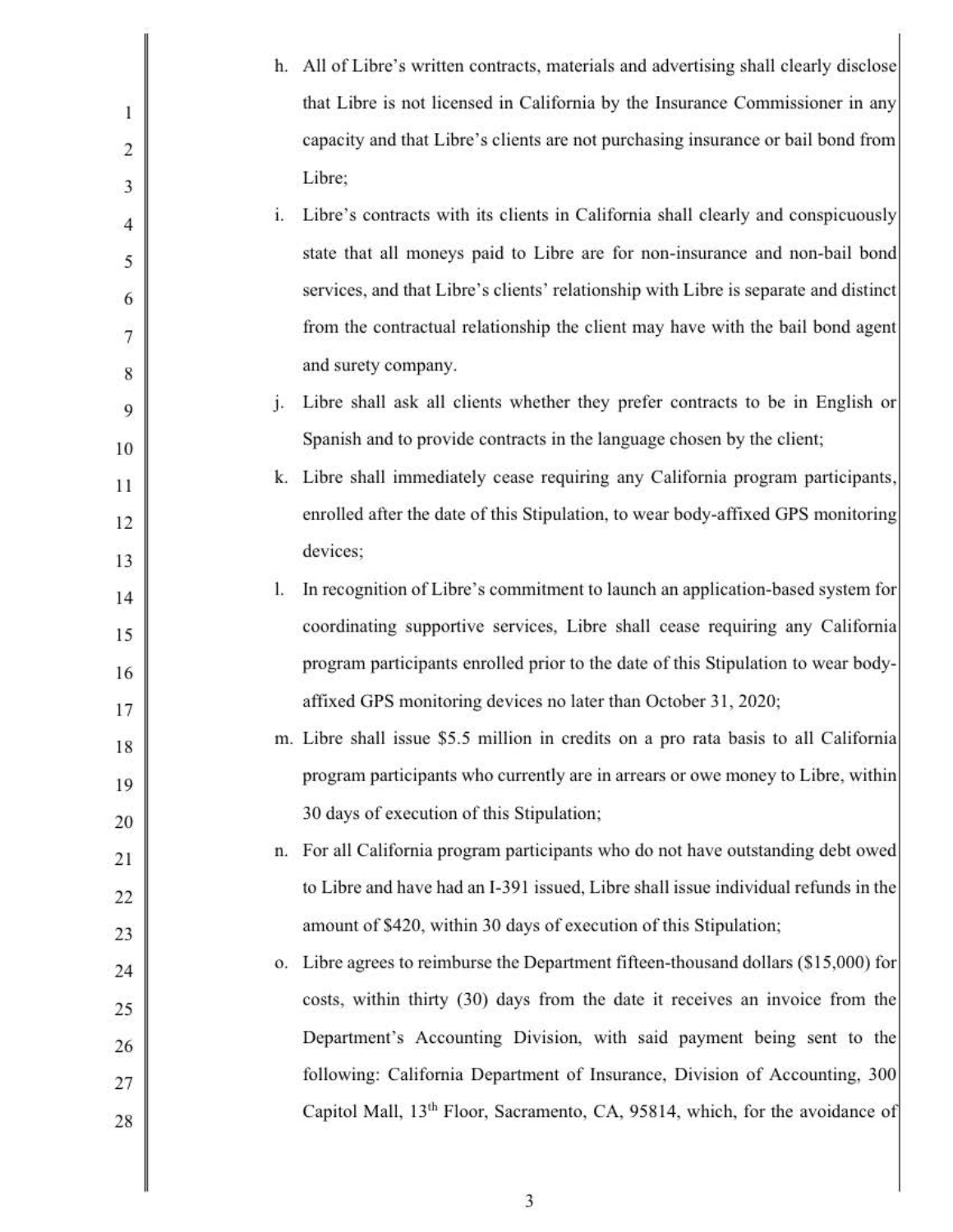doubt, is solely for the purpose of reimbursement of the Department's costs and in no way represents a monetary penalty or fine;

5 10 15 2 3 4 6 7 8 9 I I 12 13 14 16 p. For a period of thirty six (36) months from the date of the Order adopting this Stipulation and Waiver, Libre agrees to submit to reasonable examination of all business records related to California business by the Department including but not limited to California client files, procedure manuals, and documentation related to its business in California including any contracts or documents related to its relationship with bail bond agents and surety companies, at a time, place and via a method and frequency to be determined by the Department, provided 60 days advance notice to Libre. The Insurance Commissioner agrees that such information shall not be used to cause the deportation of Libre's clients or shared with Immigration Customs Enforcement ("ICE") or any other agency that may share such information with ICE. To the extent that ICE or any other agency attempts to obtain such information provided by Libre to the Insurance Commissioner by subpoena or other request, the Insurance Commissioner agrees to provide notice to Libre and the opportunity to object at least IO days before any response is owed by the Insurance Commissioner.

1

20 25 17 18 19 21 22 23 24 26 27 28 5. This Stipulation is made without trial or adjudication of any issue of fact or law by a court at law or equity, or finding of liability or fact of any kind, and no party to this agreement shall make contrary representations. This Stipulation is not intended by the parties to constitute evidence against Libre in, or provide any basis for, any action brought by any person or entity for any violation of common law, any federal or state statute or regulation, or constitute evidence in, or provide any basis for, any defenses, claims, or assertions by or on behalf of current or former Libre clients. Neither this Stipulation, nor any negotiations, statements, or documents related thereto shall be offered or received in any legal or administrative process, proceeding, or action, as an admission, evidence, proof of, or to establish any violation of, liability under, wrongdoing in connection with, or applicability of any statute, rule or regulation, except as expressly allowed by state law.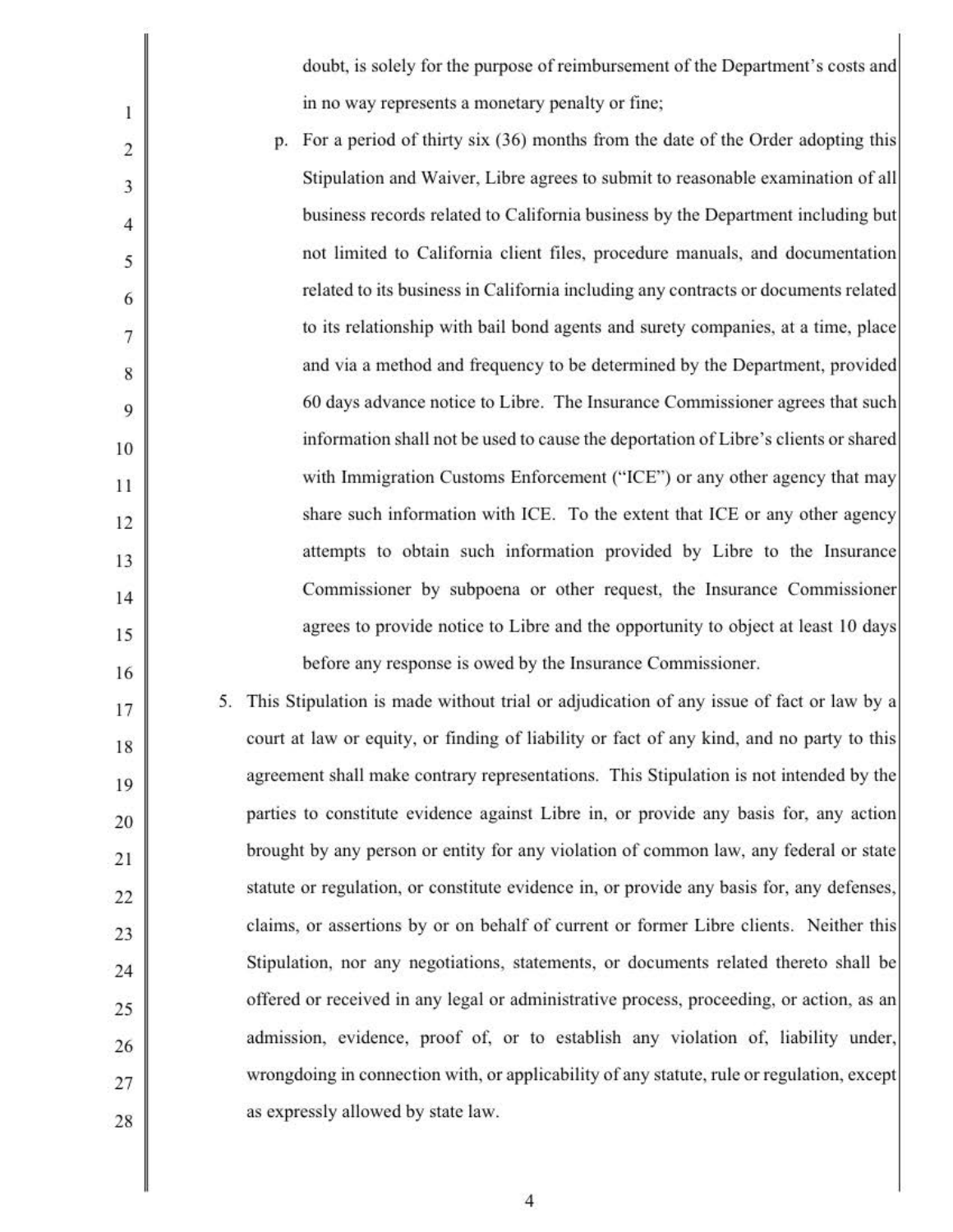|                | 6. Respondent acknowledges that California Insurance Code § 12921(b)(1) requires the             |
|----------------|--------------------------------------------------------------------------------------------------|
|                | Commissioner or a delegate to approve the final settlement of this matter. Both the              |
| $\overline{2}$ | settlement terms and conditions contained herein and the acceptance of those terms and           |
| 3              | conditions are contingent upon such approval.                                                    |
| 4              | 7. Respondent acknowledges that this Stipulation and Waiver is freely and voluntarily            |
| 5              | executed by Respondent.                                                                          |
| 6              | 8. Neither Libre nor Nexus Services, Inc. concedes liability, fault, violation of federal,       |
| 7              | state or local law or regulation, or any other wrongdoing on the part of Libre, nor does         |
| 8              | this Stipulation and Waiver constitute any admission of such.                                    |
| 9              | 9. The Parties stipulate and agree that this agreement is entered into and governed by the       |
| 10             | laws of the state of California as of the date of execution. The Parties do not waive or         |
| 11             | otherwise forego any rights or remedies that may be available in the future.                     |
| 12             | 10. The Commissioner retains jurisdiction to ensure that Respondent complies with the            |
| 13             | terms of this Stipulation and Waiver for a period of thirty-six (36) months. Nothing             |
| 14             | contained in this Stipulation and Waiver shall prevent the Department from taking                |
| 15             | action at any time to enforce this Stipulation and Waiver if the Department believes that        |
| 16             | Respondent is not in compliance with its terms and conditions.                                   |
| 17             |                                                                                                  |
| 18             | Respondent declares the above to be true under penalty of perjury under the laws of the State of |
| 19             | California, and executes this document on the day of July, 2020.                                 |
| 20             |                                                                                                  |
| 21             | Libre by Nexus, Inc.                                                                             |
| 22             |                                                                                                  |
| 23             | Micheal Donova                                                                                   |
| 24             |                                                                                                  |
| 25             |                                                                                                  |
| 26             |                                                                                                  |
| 27             |                                                                                                  |
| 28             |                                                                                                  |